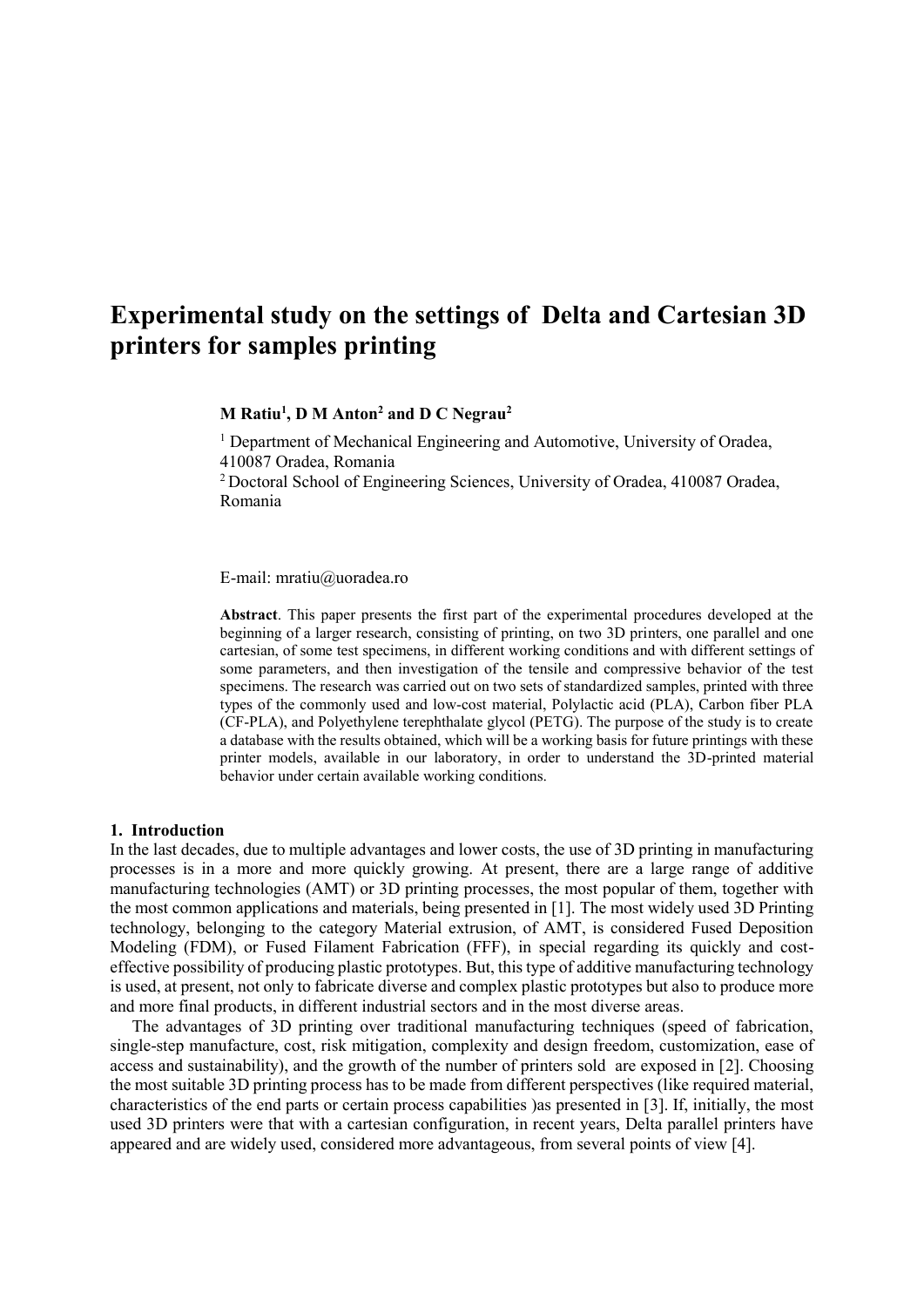A large range of materials can be used for FDM printing, and other new materials appear as this technology becomes more and more widespread. The most popular and used is Polylactic Acid (PLA), along with many others as Acrylonitrile Butadiene Styrene (ABS), Polycarbonate (PC), Polyethylene Terephthalate (PET), Polyethylene Terephthalate Glycol (PET-G), Polyether Ether Ketone (PEEK) or High-Impact Polystyrene (HIPS), base materials or with various inserts, such as carbon fiber, to improve the properties of the filament. A comprehensive review on the characterization of the mechanical properties of the structures and materials used in the FFF process is presented in [5] considering an extensive number of experimental, computational and theoretical approaches.

With the increasing interest and use of 3D printing process, a lot of experimental research has been done, and numerous scientific articles have been published, each addressing, in a different manner, the 3D printing and testing of specific standardized test specimens mainly at traction and compression. An extensive state-of-the-art review regarding the optimization of the FDM additive manufacturing process in order to achieve the maximum tensile strength, through a comparative study with PLA, PC, PEEK and ABS is presented in [6].

Considering the results of the previous studies, as well as the available material capacities, we resorted to our own research, by using three types of filaments, various printing parameters and different working conditions, in order to establish the best 3D printing variants in our laboratory.The experimental study regarding the settings of Delta and Cartesian 3D printers, for printing two types of test specimens, is further presented in this paper. Their testing, on the tensile and compressive, and the results obtained, will be presented in another paper.

### **2. Technical specifications of 3D printers and software used**

The two models of 3D printers, available in our laboratory, are part of the medium printing category, one being the FLSun QQ-S PRO Delta model, which guarantees speeds between 60-120mm/s on an area with a diameter of 260mm and a maximum height of 360mm, and secondly, the Cartesian model TEVO Tornado, which guarantees speeds between 60-150mm/s, with the printing platform of 300x300mm and height 400mm. These two printers have a 0.4mm extrusion nozzle or nozzle. The Delta printer has a much better print resolution than the Cartesian one, several upgrades on the controller side as well as motor drivers, which makes its motors more precise, but also much quieter during printing.





**Figure 1.** Delta FLSun QQ-S PRO 3D printer and PLA sample.

The Delta FLSun QQ-S PRO 3D printer, shown in figure 1, during the printing of the sample, in large view in figure 1.a and with the sample printed in figure 1.b, allows you to select the speed during printing, increase or decrease the print speed, or increase or decrease the filament feed speed, if certain inconveniences occur, such as the inability to insert both filaments, as long as the nozzle allows its extrusion. The problem that may arise is with the filament insertion motor, the motor starting to jump steps. The controller also allows the temperature to rise or fall during printing, which allows us to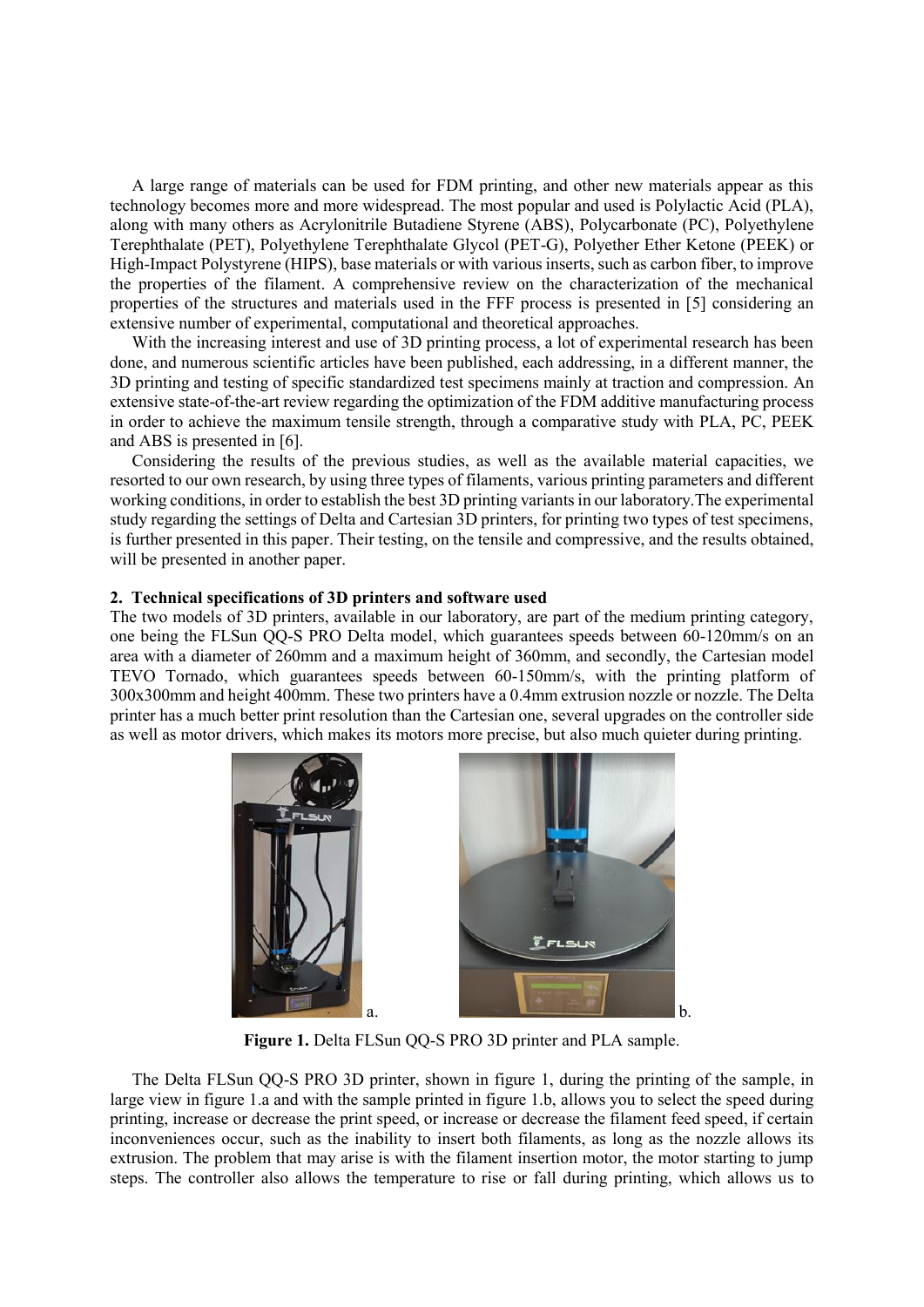increase the temperatures. The controller also allows us to raise or close the z axis at the beginning of printing to the bed on which it is printed, when the first layer is made, if the nozzle is too close to the bed, it can also rise 0.05 mm on the z axis whenever this is desired until a layer equal to the original layer in the printer settings is created. There is also the possibility to adjust the z-axis with the sensor in the printer, which can be easily mounted on the print head and to select the print bed height check setting in 21 points from the printer menu. This printer allows building layers of at least 0.05 mm, each such layer being created due to the trapezoidal screw and the motor that allows this printing resolution.

The Cartesian printer model Tevo Tornado, shown in figure 2, during the printing of the sample, in large view in figure 2.a and with the sample printed in figure 2.b, has the capacity of a layer thickness of 0.1mm; this resolution is given by the motor driver controllers, it can not be lower, only with an upgrade to TMC 2208 drivers that allow the movement of 256 microsteps/revolution . The controller of this printer does not allow us to change the temperature, speed or other details after printing, all remain exactly as in the program used.



**Figure 2.** Tevo Tornado Cartesian 3D Printer and PET-G sample.

For both printers, the gcode creation software Ultimaker Cura 4.7.0 is used, the version used for its very good statistics, in which most of the gcode generation problems or other printing problems have been solved.

### **3. 3D printing settings**

The work profiles for these two printers were set over approximately 6 months of use, with these profiles using approximately 80% of its print capacity for the Delta printer and 60% of its capacity for the Cartesian printer. These limitations have been introduced because, for higher speeds, to both models, a box for keeping temperature must be used for the printed filament, as it contracts and lifting off the printing bed. This problem leads, at best, to raise the corners of the part by about 0.5 mm, or, in the worst case, to detach it completely. Problems with filament contractions occur when any airflow enters the printing area, the filament tending to often detach from the Cartesian printer because it has a glass bed. The good adhesion temperature of the PLA filament is at least  $60^{\circ}$ C, and for PLA with carbon insert and PET-G of 80°C.

Often the layers at the beginning come off, as presented in figure 3, even due to the low temperature of the bed, because they suffer a rapid contraction due to the ventilator mounted to cool them, the propagation of airflow becoming much more pronounced in areas of angles below 90°. This problem is often solved by raising the bed temperature, but it can also be solved by adding the "brim" function to the program. This creates successive layers in the first layer, and they attach the parts much better to the printing bed.

The filaments used for printing the samples are PLA, PET-G and PLA with 20% carbon fiber insertion. These filaments are from the printing area of these printers, so for the PLA filament the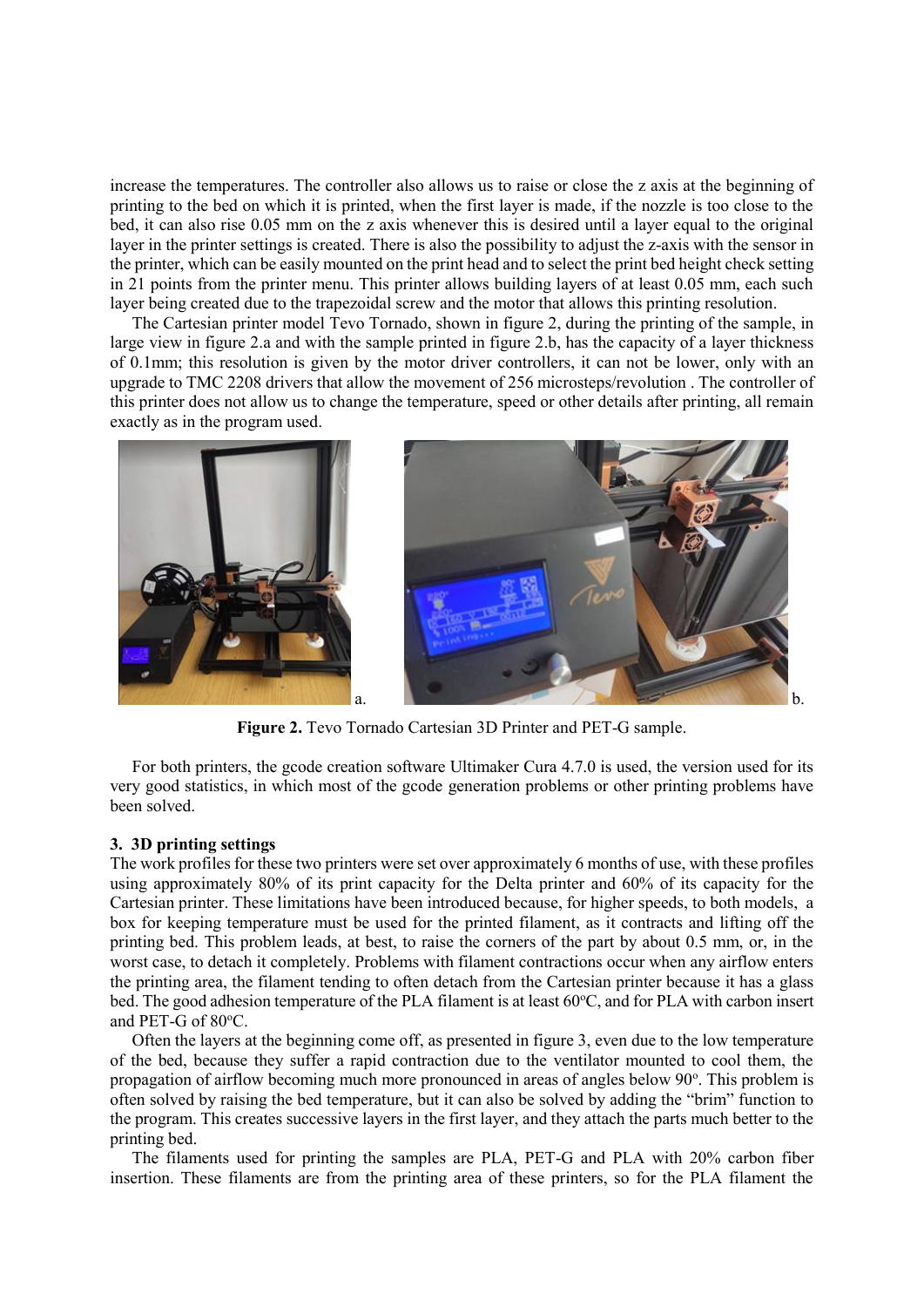printing temperature is between 190-220 $\degree$ C, each increase in temperature by  $5\degree$ C leading to an increase in speed by about 15 mm/s, all depending on the ambiental temperature in which are printed the samples.



In the settings for the Delta printer, with the use of PLA filament, a printing temperature of  $225^{\circ}$ C was reached, a set speed of 85mm/s for the initial samples, the printing temperature for bed of 60 °C, and for the first layer was set the temperature of  $210^{\circ}$ C, because the speeds at this layer are up to 24.5mm/s.

For the Cartesian printer, the settings are slightly different, in this case, the printing temperature was 220 $^{\circ}$ C, the printing speed of 65 mm/s for all samples, the temperature for the printing bed of 60 $^{\circ}$ C, and the speed at the first layer of 20 mm/s.

The adhesion of the filament on the printer bed is different for the first layer, because the Delta has a layer of matte foil with holes pierced on the glass surface, for very good adhesion and preventing lifting up during printing, and on Cartesian is printed directly on the heated glass.

Both printers have, for both the nozzle heating resistance and the bed heating resistance, the PID use functions, these helping to keep the temperature around  $\pm 0.3$  °C, which is very important because it does not allow the production of very high temperature variations during printing. If it were a PWM type system, it, depending on the supply frequency, would act much too much above the set temperature, both during heating and when it is off and too cold. The same happens in the case of simple on-off hysteresis controllers, these being two-stage or on-off controllers, they have feedback that switches between two states, so there is no middle state, these controllers being systems with variable structure.

All samples were printed at an indoor temperature of  $28^{\circ}$ C, except for the last cube sample, sample 3 from PLA CF, which was printed at an indoor temperature of  $25^{\circ}$ C. It is very important that the print nozzle temperature to be stable, because any sources of air currents can cool the nozzle top from brass, copper, or steel, and may even cause the filament blocking in the extruder.

It was observed that the PET-G filament, after a period of printing time at an ambient temperature of 28°C, absorbs moisture from the air, so that when the filament melts, the moisture in the filament reaching the extruder block, reaches the boiling point as a result, when it is pushed, it explodes into small particles, and the printed filament is no more uniformly applied.

For printing the second type of test specimen, the 20x20x20 mm cube-type model, was chosen the printing of a single piece on the bed, in order to avoid the passage between the pieces and the appearance of filament threads on the outside of the piece, but also to avoid changing the settings while printing the piece. The printing settings were determined according to the printing capacity of the filament used, for each filament the temperature was changed, this being that differentiates all the pieces from each other, because the composition of the material for the three types of filaments differs greatly. Therefore, this second type of specimen was also printed using the temperatures specified above, in the case of printing the first type of specimen, the standard settings for all three materials being chosen.

The layer height for all the samples used was chosen at 0.2 mm, a height that is widely used for the good adhesion of the layers with the previous ones, and also very good for the fluidity of the filament, and for the faster printing time. For a height of 0.1 mm, time is doubled, which is not always to the advantage of the operator, and for a height of 0.3 mm it is already enough that the next layer does not adhere properly to the previous one, and, also, the resolution grows very much, visibly, the extruded